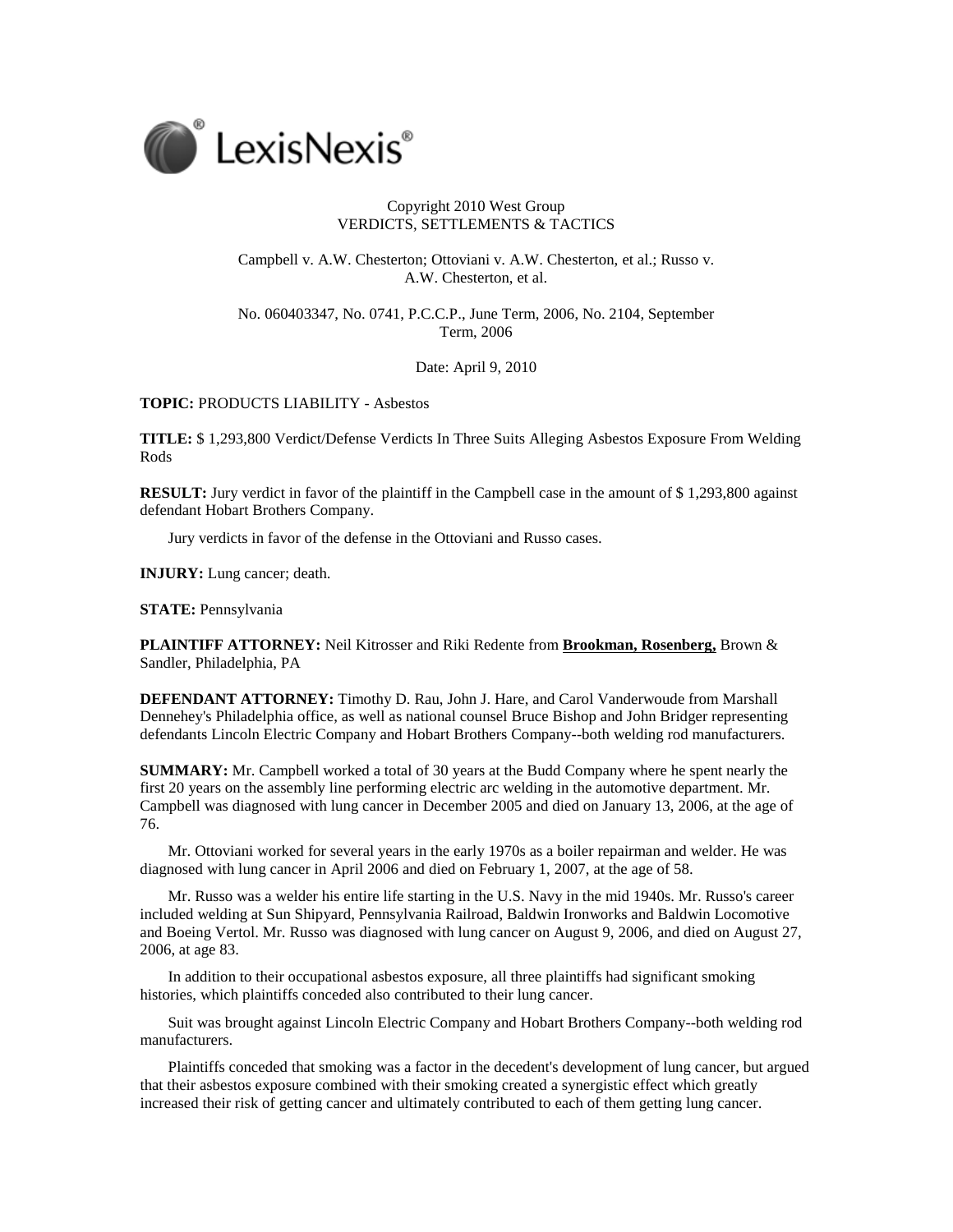Plaintiffs provided evidence that they were exposed to dust from the asbestos-containing flux coatings on the rods prior to their being used in the electric arc welding process when they hammered the flux off the rods to use some of these "bare" rods as filler for gaps and holes, as well as when they bent these rods to use as "S-hooks." A coworker of Mr. Campbell's testified that he worked on the Budd Company assembly line with Mr. Campbell for nearly 20 years and that they routinely hammered the flux coating off the welding rods which created dust in their vicinity on a daily basis during that time period. A coworker in Mr. Russo's case from the Boeing plant testified that they also used welding rods and were exposed to dust when they used them for filler or made "S-hooks" out of them, however this coworker only worked in close proximity to Mr. Russo for a year at Boeing, and although he testified they used the same kind of welding rods all over the plant at Boeing, plaintiff's had no additional testimony regarding Mr. Russo's use and exposure to specific welding rods in his case. Mr. Ottoviani testified via a video deposition that was made prior to his death, however, his case had the least amount of evidence regarding his use and exposure to asbestos welding rods during approximately three years when he worked as a boiler repairman during which time he testified he was also exposed to asbestos from many other sources.

Defendants presented the following defense arguments: 1.) That asbestos did not contribute in any way to causing any of the plaintiffs' lung cancer--this was solely attributable to the plaintiffs' smoking histories (because of the lack of pleural plaques on the plaintiff's lungs-- any pulmonary fibrosis was attributed to "idiopathic pulmonary fibrosis" rather than asbestosis); 2.) Their welding rods were not defective and did not require any warnings concerning their asbestos content because the asbestos was encapsulated in the rods during the manufacturing process and could not release respirable asbestos fibers; and 3.) Therefore the asbestos in the welding rods could not have been a substantial contributing factor to causing plaintiffs' lung cancers or death.

Defendants conceded that some of their welding rods contained asbestos in the outer flux coating from approximately 1940 through 1981.

**NOTE:** Plaintiffs' attorneys comment that an interesting twist in these trials is the fact that Judge Smith granted defendant's Motion in Limine objecting to reverse bifurcation, thereby making this a straight through trial where liability and damages were tried together--instead of being tried in a reverse bifurcated fashion, which is routinely done in asbestos trials in Philadelphia, with damages decided initially in Phase I and liability decided second in Phase II.

It should be noted that lung cancer cases are some of the most difficult to win in asbestos litigation, especially when you have a significant smoking history of the plaintiff. These cases are much harder to win than mesothelioma cases due to the fact that mesothelioma is almost always caused by asbestos exposure, which is usually conceded by defendants and mesothelioma can be caused by a relatively small dose of exposure to asbestos--where in lung cancer cases causation of the asbestos disease is almost always contested and one also has to prove a significant exposure to asbestos fibers by the plaintiff in order to establish causation.

The jury began deliberations on April 8, 2010, and after three hours sent a note to Judge Smith stating that they were deadlocked and could not reach a verdict, being split five to three. Judge Smith instructed them to continue their deliberations. A verdict was reached in all three cases the following day on April 9, 2010. The jury provided verdicts in favor of the defense in the Ottoviani and Russo cases and in favor of the plaintiff in the Campbell case in the amount of \$ 1,293,800 against defendant Hobart Brothers Company. Jurors told the attorneys that the previous day they were deadlocked five to three in favor of the defense. When polled all 8 jurors found unanimously in favor of the Campbell case and for the defendants in the other two cases. Plaintiffs expect that the defendant will appeal and plaintiff will file a motion for delay damages.

**PLAINTIFF EXPERT WITNESSES:** Daniel Dupont, D.O., a pulmonary expert specializing in asbestos diseases of the lungs; David Hopkins, an actuarial expert who provided lost earnings information in the case of Andrew Ottoviani.

**DEFENDANT EXPERT WITNESSES:** During the trial defendants Hobart Brothers and Lincoln Electric Companies' presented a total of nine defense experts, comprising of four medical experts (Lee Sider, M.D.,